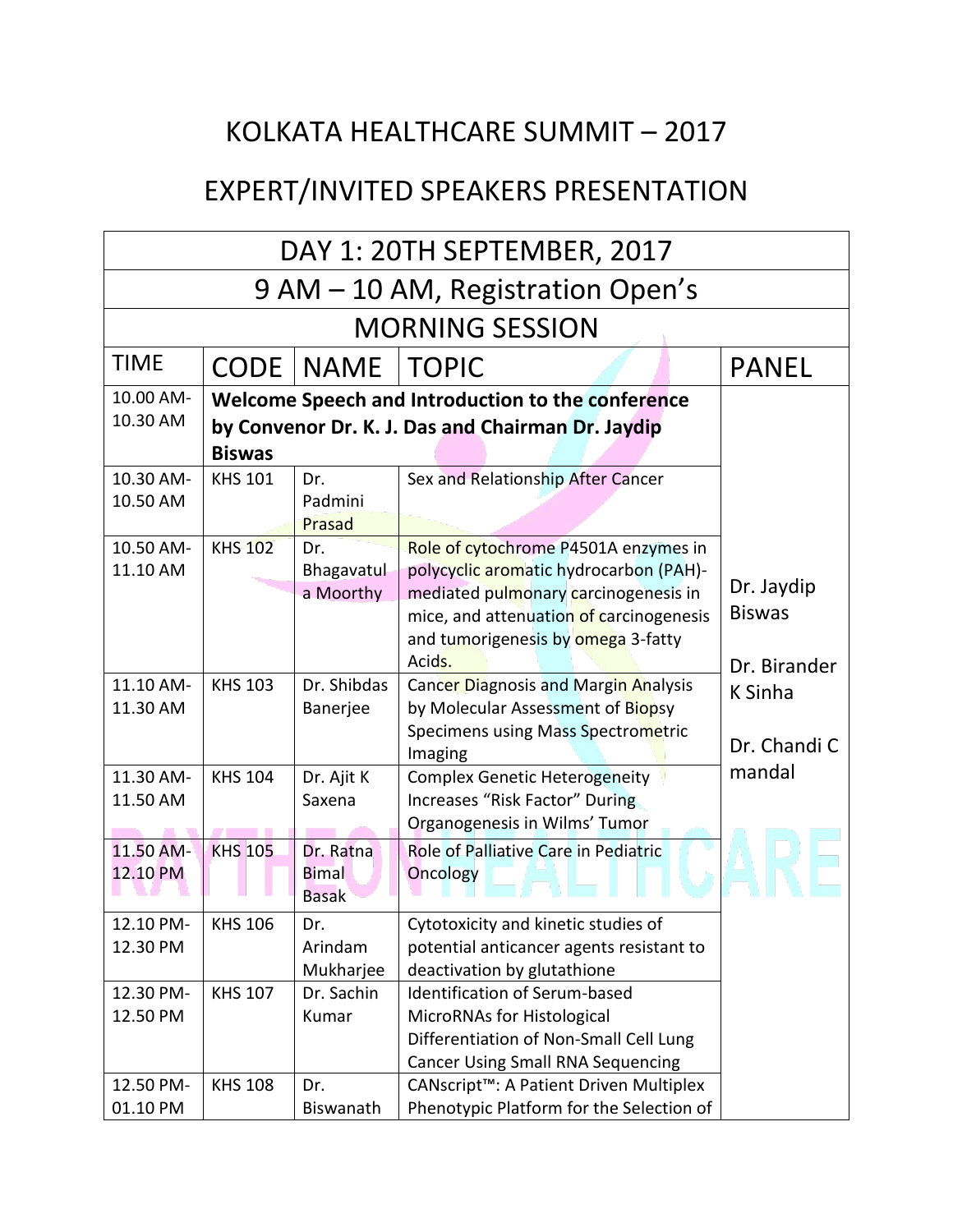|                          |                | Majumder      | <b>Optimal Therapy</b>                           |               |  |
|--------------------------|----------------|---------------|--------------------------------------------------|---------------|--|
| <b>LUNCH SESSION</b>     |                |               |                                                  |               |  |
| <b>AFTERNOON SESSION</b> |                |               |                                                  |               |  |
| 02.00 PM-                | <b>KHS 109</b> | Dr. Sadat     | Delivery of Vitamin D3 Topically: Is it          | Dr. Pramod    |  |
| 02.20 PM                 |                | Ali Khan      | possible; A Randomized controlled Trial<br>(RCT) | Terse         |  |
| 02.20 PM-                | <b>KHS 110</b> | Dr Sanchita   | Gamma Tocotrienol as novel radiation             | Dr. Jaydip    |  |
| 02.40 PM                 |                | P Ghosh       | countermeasure                                   | <b>Biswas</b> |  |
| 02.40 PM-                | <b>KHS 111</b> | Dr.           | Proteomics profiling of plasma and               |               |  |
| 03.00 PM                 |                | Sagarika      | synovial fluid for the diagnosis and             | Dr. Ajit K    |  |
|                          |                | <b>Biswas</b> | treatment of Rheumatoid Arthritis                | Saxena        |  |
|                          |                |               | <b>TEA/COFFEE BREAK</b>                          |               |  |
| 03.20 PM-                | <b>KHS 112</b> | Dr. Shankar   | Superior normal cell viability of Pt(II)         | Dr.           |  |
| 03.40 PM                 |                | Chandra       | complexes than cisplatin with                    |               |  |
|                          |                | Moi           | benzimidazole as carrier ligand:                 |               |  |
|                          |                |               | Synthesis, DNA binding, anticancer               |               |  |
|                          |                |               | property and computational study                 |               |  |
| 03.40 PM-                | <b>KHS 113</b> | Dr.           | Solubility and Physicochemical Stability         |               |  |
| 04.00 PM                 |                | Kumaram       | Enhancement of Artemisinin and                   |               |  |
|                          |                | Letchmana     | Mefloquine Co-Formulation via Nano-              |               |  |
|                          |                | n             | Confinement with Mesoporous SBA-15               |               |  |
| 04.00 PM-                | <b>KHS 114</b> | Dr. Neha      | Keratinophilic fungi - Their role in             |               |  |
| 04.20 PM                 |                | Mathur        | Environmental Ecology.                           |               |  |
| 04.20 PM-                | <b>KHS 115</b> |               | Effect of Reactive Oxygen Species in             |               |  |
| 04.40 PM                 |                | Dr. Suresh    | p16 protein expression and its                   |               |  |
|                          |                | Hedau         | modulation by curcumin in MCF-7                  |               |  |
|                          |                |               | breast cancer cell line.                         |               |  |
| 04.40 PM-                | <b>KHS 116</b> | Dr.           | <b>Understanding of Molecular</b>                |               |  |
| 05.00 PM                 |                | Mausumi       | Mechanism of Colorectal Cancer in                |               |  |
|                          |                | Bhradwaj      | <b>Indian Population</b>                         |               |  |
| 05.00 PM-                | <b>KHS 117</b> | Dr. Shail K   | Clomiphene citrate and oocyte quality            |               |  |
| 05.20 PM                 |                | Chaube        |                                                  |               |  |
| <b>END OF DAY 1</b>      |                |               |                                                  |               |  |
|                          |                |               |                                                  |               |  |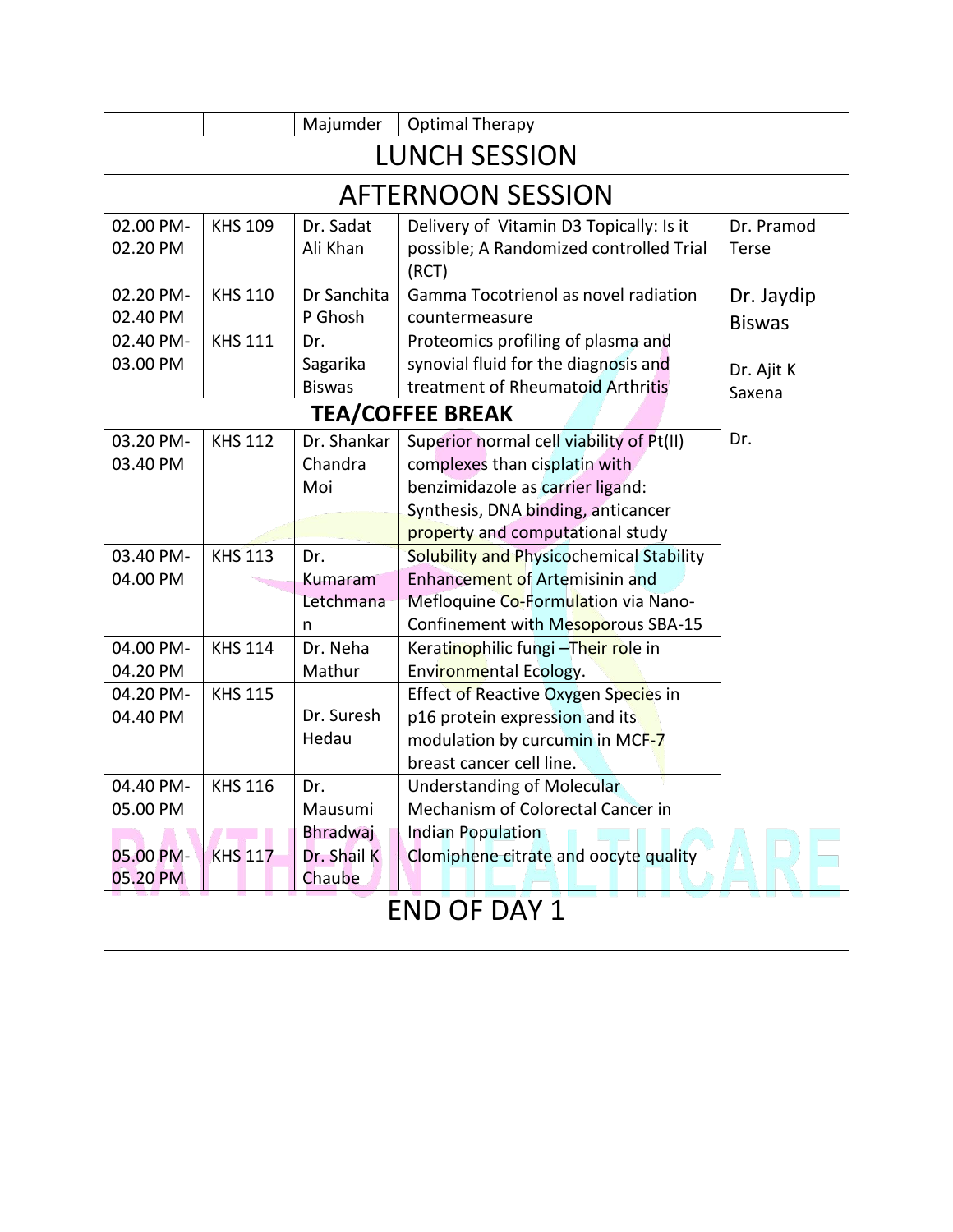| DAY 2: 21ST SEPTEMBER, 2017                      |                        |                                      |                                                                                                                                                                                                                                      |                              |  |  |
|--------------------------------------------------|------------------------|--------------------------------------|--------------------------------------------------------------------------------------------------------------------------------------------------------------------------------------------------------------------------------------|------------------------------|--|--|
|                                                  | <b>MORNING SESSION</b> |                                      |                                                                                                                                                                                                                                      |                              |  |  |
| 10.00 AM-<br>10.20 AM                            | <b>KHS</b><br>118      | Dr. Birandr<br>Sinha                 | Nitric Oxide In Cancer Drug Resistance                                                                                                                                                                                               | Dr. Jaydip<br><b>Biswas</b>  |  |  |
| 10.20 AM-<br>10.40 AM                            | <b>KHS</b><br>119      | Dr.<br>Narasimha<br>Kumar<br>Karanam | Tumor-treating fields elicit a conditional<br>vulnerability to ionizing radiation via the<br>downregulation of BRCA1 signaling and<br>reduced DNA double-strand break repair<br>capacity in non-small cell lung cancer cell<br>lines | Dr. Padmini<br>Prasad<br>Dr. |  |  |
| 10.40 AM-                                        | <b>KHS</b>             | Dr. Leung                            | Herbal Medicine offers great potential in                                                                                                                                                                                            | Bhagavatula                  |  |  |
| 11.00 AM<br>11.00 AM-                            | 120                    | Ping Chung<br>Dr. Ravinder           | support of Metronomic Cancer Therapy                                                                                                                                                                                                 | Moorthy                      |  |  |
| 11.20 AM                                         | <b>KHS</b><br>121      | Mamtami                              | An Evidence Based Approach to<br><b>Complementary and Alternative Medicine</b><br>in Cancer.                                                                                                                                         |                              |  |  |
| 11.20 AM-                                        | <b>KHS</b>             | Dr. Sriram                           | Alteration of Gut Microflora by Anti-Cancer                                                                                                                                                                                          |                              |  |  |
| 11.40 PM                                         | 122                    | Seshadri                             | <b>Drugs</b>                                                                                                                                                                                                                         |                              |  |  |
| 11.40 PM-                                        | <b>KHS</b>             | Dr. Swapna                           | Molecular mechanisms of anti-angiogenic                                                                                                                                                                                              |                              |  |  |
| 12.00 PM                                         | 123                    | Chaudhuri                            | potential of the novel biomolecule T11                                                                                                                                                                                               |                              |  |  |
|                                                  |                        |                                      | target structure (T11TS) in malignant                                                                                                                                                                                                |                              |  |  |
| 12.00 PM-                                        | <b>KHS</b>             | Dr. Urmi                             | glioma abrogation: a preclinical study.<br>Modulating stemness promoters induce                                                                                                                                                      |                              |  |  |
| 12.20 PM                                         | 124                    | Chatterji                            | chemosensitivity of breast cancer stem<br>cells                                                                                                                                                                                      |                              |  |  |
| 12.20 PM-                                        | <b>KHS</b>             | Dr. Shyam                            | Growth differentiation factor-15 as a novel                                                                                                                                                                                          |                              |  |  |
| 12.40 PM                                         | 125                    | Prakash                              | cytokine in changing of lifestyle diseases:<br>A manifestation of metabolic syndrome                                                                                                                                                 |                              |  |  |
| 12.40 PM                                         | <b>KHS</b>             | Dr. S                                | Oral Cancer: Primary Prevention to Tertiary                                                                                                                                                                                          |                              |  |  |
| 01.00 PM                                         | 126                    | Jayachandra                          | care - Dental Professional Role                                                                                                                                                                                                      |                              |  |  |
|                                                  |                        | n                                    |                                                                                                                                                                                                                                      |                              |  |  |
|                                                  |                        |                                      | <b>LUNCH SESSION</b>                                                                                                                                                                                                                 |                              |  |  |
| <b>AFTERNOON SESSION</b>                         |                        |                                      |                                                                                                                                                                                                                                      |                              |  |  |
| 02.00 PM-                                        | <b>KHS</b>             | <b>NTRF</b>                          | Special Interactive session on Tea by                                                                                                                                                                                                |                              |  |  |
| 02.20 PM                                         | 127                    |                                      | National Tea Research Foundation                                                                                                                                                                                                     |                              |  |  |
| 02.20 PM-                                        | <b>KHS</b>             | <b>NTRF</b>                          | Special Interactive session on Tea by                                                                                                                                                                                                |                              |  |  |
| 02.40 PM                                         | 128                    |                                      | National Tea Research Foundation                                                                                                                                                                                                     |                              |  |  |
| 02.40 PM-                                        | <b>KHS</b>             | <b>NTRF</b>                          | Special Interactive session on Tea by                                                                                                                                                                                                |                              |  |  |
| 03.00 PM                                         | 129                    |                                      | National Tea Research Foundation                                                                                                                                                                                                     |                              |  |  |
| 03.00 PM-<br><b>TEA/COFFEE BREAK</b><br>03.20 PM |                        |                                      |                                                                                                                                                                                                                                      |                              |  |  |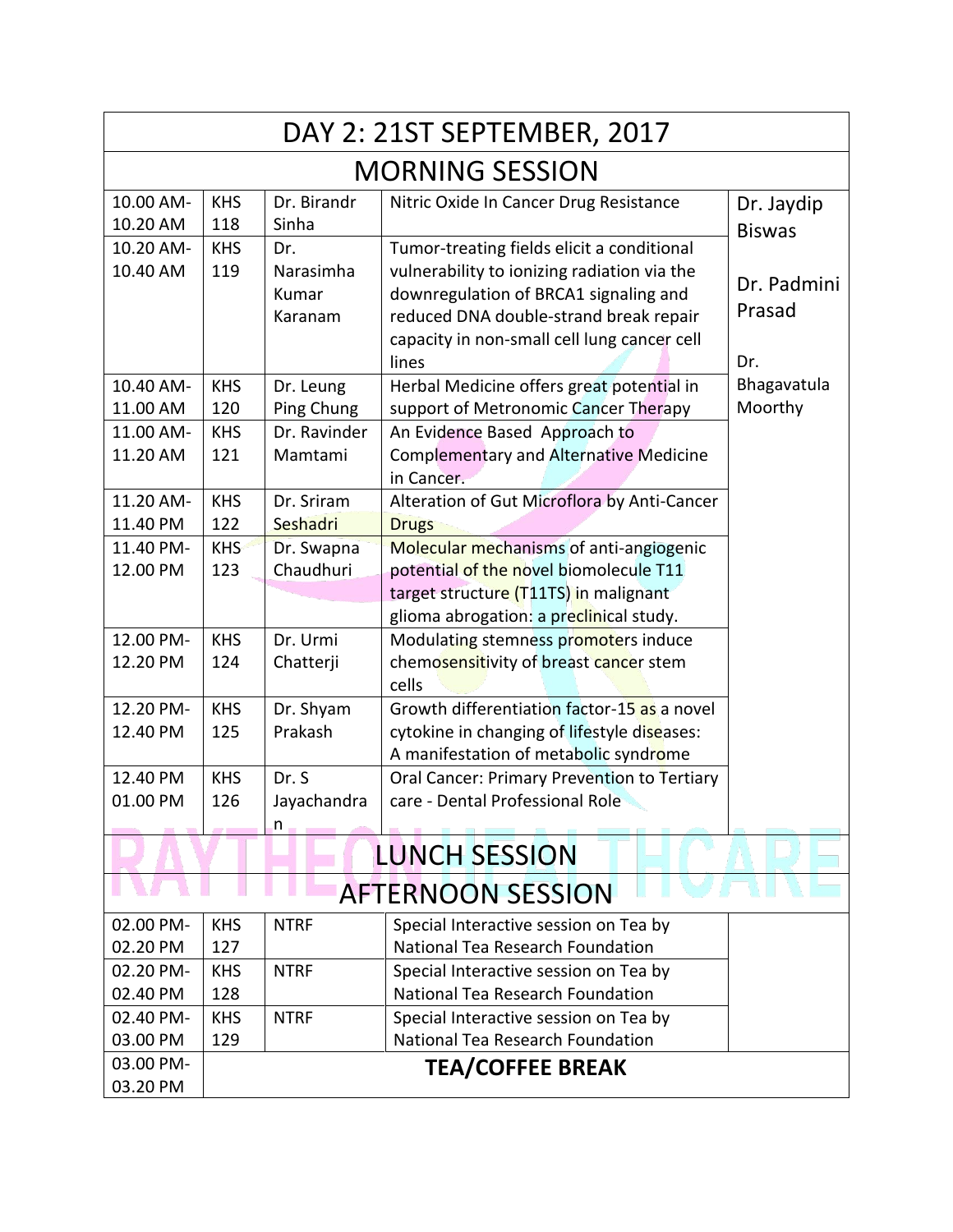| 03.20 PM-           | <b>KHS</b> | Dr.                | Targeting GSK-3beta for Oral Cancer       | Dr.           |  |
|---------------------|------------|--------------------|-------------------------------------------|---------------|--|
| 03.40 PM            | 130        | Rajakishor         | Treatment                                 | Biswanath     |  |
|                     |            | Mishra             |                                           | Majumder      |  |
| 03.40 PM-           | <b>KHS</b> | Dr. Ravi kiran     | Characteristics and treatment outcomes of |               |  |
| 04.00 PM            | 131        | Pothamsethy        | male breast cancer reported to Regional   |               |  |
|                     |            |                    | Cancer Centre, India                      |               |  |
| 04.00 PM-           | <b>KHS</b> | Dr. Sushma         | Renoprotective and Antihyperglycemic      | Dr. Jaydip    |  |
| 04.20 PM            | 132        | Sharma             | Effects of Tinospora Cordifolia Stem on   | <b>Biswas</b> |  |
|                     |            |                    | Alloxan Induced Diabetic Mice             |               |  |
| 04.20 PM-           |            | Dr. Viswajeet      | The Role of Calreticulin Transacetylase   | Dr. Ajit K    |  |
| 04.40 PM            | <b>KHS</b> | Rohil              | Mediated Epigenetic Modulation by         | Saxena        |  |
|                     | 133        |                    | Polyphenolic Acetates in Lung Tumor       |               |  |
|                     |            |                    | suppression                               |               |  |
| 04.40 PM-           | <b>KHS</b> | Dr. Jayanti        | Impact of host immunogenetics in cervical |               |  |
| 05.00 PM            | 135        | Mania-             | cancer: A study in Indian women           |               |  |
|                     |            | Pramanik           |                                           |               |  |
| 05.00 PM-           | <b>KHS</b> | Dr. Kaustabh       | Emerging Trends in Diagnostic and         |               |  |
| 05.20 PM            | 136        | <b>Kumar Maiti</b> | <b>Theranostic Nanoprobe for Cancer</b>   |               |  |
|                     |            |                    | Treatment                                 |               |  |
| <b>END OF DAY 2</b> |            |                    |                                           |               |  |
|                     |            |                    |                                           |               |  |

## **RAYTHEON HEALTHCARE**